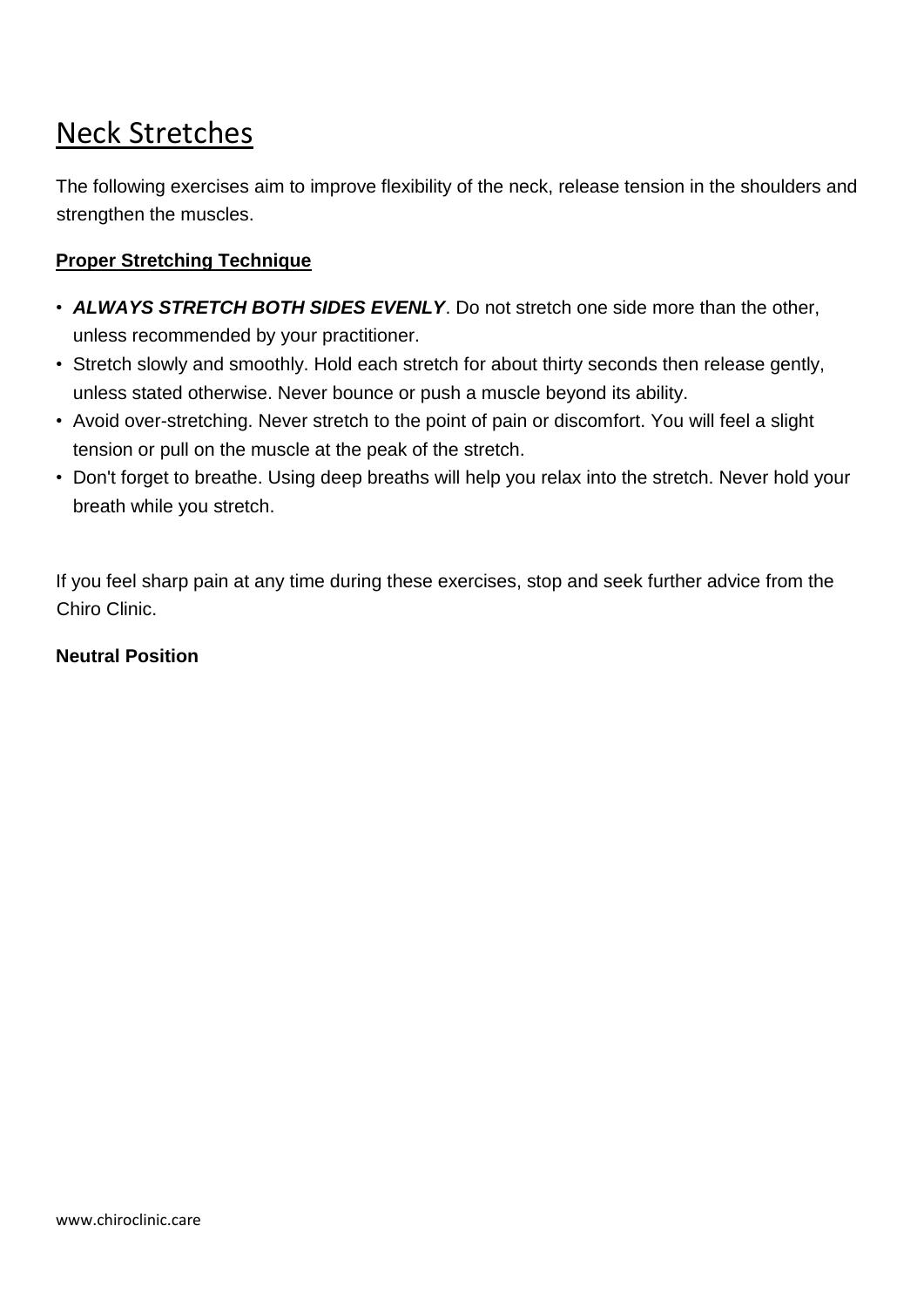

Sitting upright with the head straight in front of you is your neutral position. Be sure to keep the head straight and not tilted to your favoured side.



From the neutral position take your neck through its full range of movement both forwards (flexion) and backwards (extension).

Do not hold the backwards/extension exercise for more than a few seconds.





### **"Jaw Jutt" Exercise (Upper Cervical Extension)**

From the neutral position, push your chin forwards as far as you can, then from this position lift the chin up into the air extending the head backwards. Hold for a few seconds, then release.

Another version of this exercise is to push the jaw out as far forwards as you can, then retract the chin in as far as possible, holding for a few seconds in each position.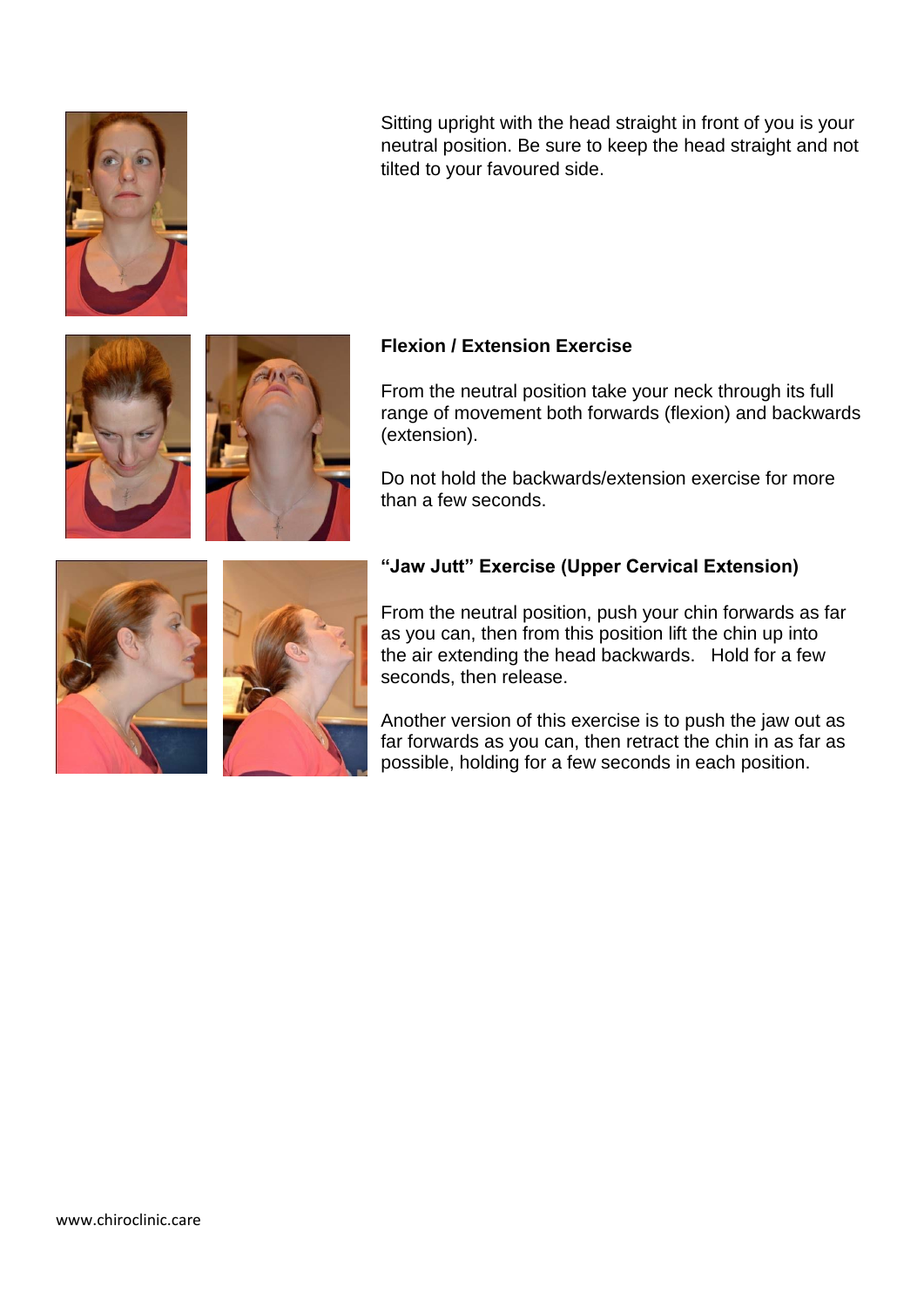### **Rotation Exercise**





From the neutral position, turn the head over one shoulder as far as you can take it and hold for a few seconds. Repeat this to the other side.

Ideally you should be able to look behind you!



### **Lateral Flexion Stretch**

Starting from neutral, tilt the head to one side as if trying to place your ear on your shoulder. Be sure not to lift the shoulders.

You will feel a pull through the neck into the shoulder.



This exercise can also be done with the use of the hand as shown. Once you are in the position above gently place the hand on top of your head and pull downwards and slightly forwards.

Always stay within your comfort zone…Do not OVER STRETCH!